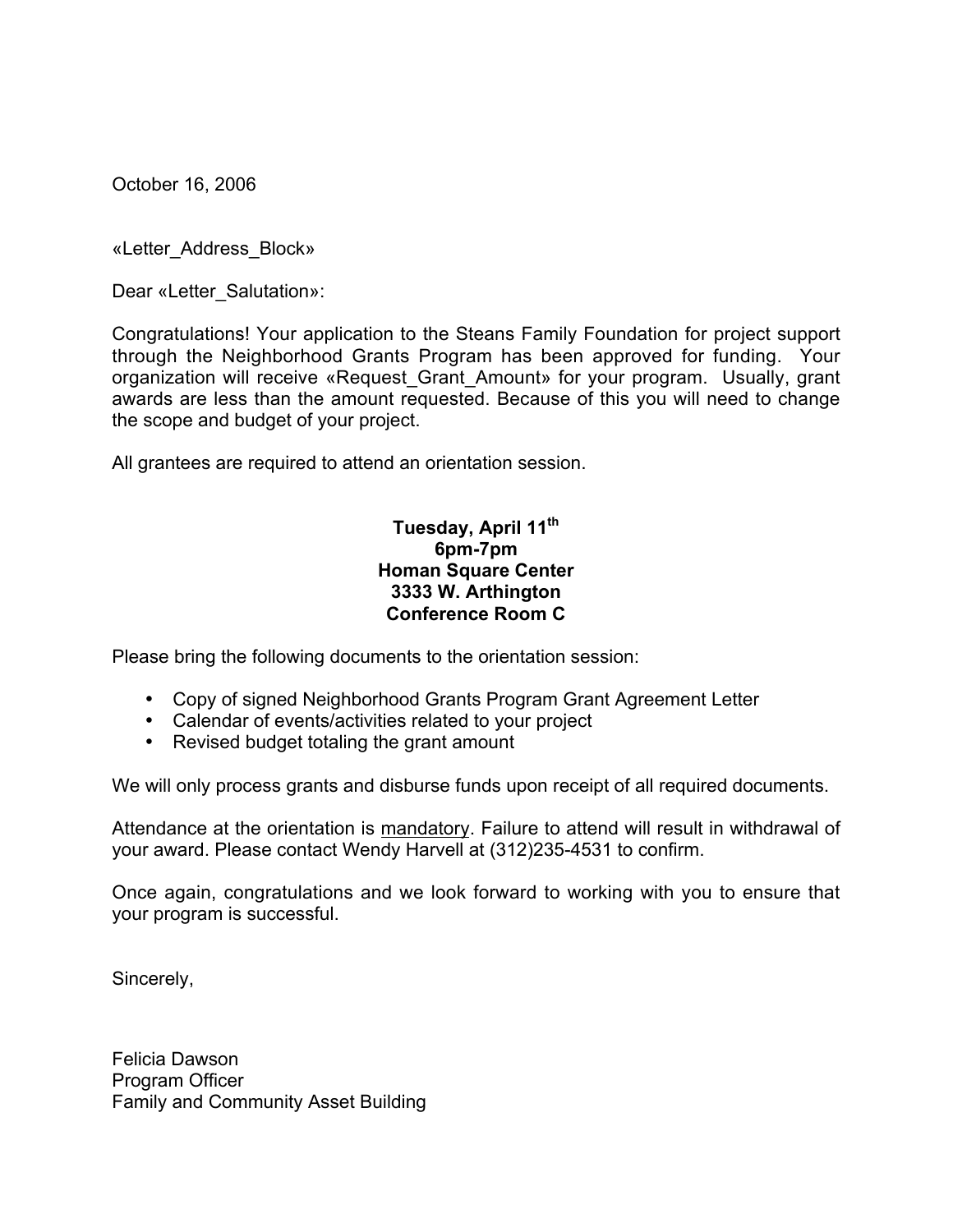# **STEANS FAMILY FOUNDATION Neighborhood Grants Program Grant Agreement Letter**

The grant to your organization from the Steans Family Foundation is for the explicit purpose(s) described below. Please carefully review the terms of the grant, as described below, then sign and return the agreement to the Orientation Session on Tuesday, April 11th.

**ORGANIZATION:** «Org\_Name»

**TAX STATUS:** Public Charity-501c(3) (provide Federal EIN #  $\qquad \qquad$  ) **Expenditure Responsibility-Non 501c(3) status** 

**GRANT AMOUNT:** «Request Grant Amount» **GRANT NUMBER:** 06-«Request\_ID»

**GRANT TERM:** «Request Project Start Date»-«Request Project End Date» **GRANT PURPOSE:** «Request\_Project\_Title»

| <b>GRANT REPORT REQUIREMENTS:</b> | May 12, 2006 – Mid Term Reports |
|-----------------------------------|---------------------------------|
|                                   | June 9, 2006 $-$ Final Reports  |

The following terms and conditions apply to your organization's use of the Steans Family Foundation (SFF) grant:

#### **1. Purpose**

Under United States law, SFF grant funds and any income earned on those funds may be spent only for charitable purposes. This grant is made only for the purposes stated in this agreement, and it is agreed that these grant funds will be used only for such purposes substantially in accordance with the budget submitted with your grant application. It is also understood that no substantial changes will be made from the approved budget without SFF's prior approval in writing.

#### **2. Separate Fund**

All SFF grant funds received by your organization must be maintained in a separate fund dedicated to the charitable purposes described in this letter. Such a separate fund may be *either* (1) a physically separate bank account restricted to the described charitable purposes, *or* (2) a separate bookkeeping account (limited to the described charitable purposes) maintained as part of your financial records.

#### **3. Reporting**

Written reports signed by the project's primary contact must be furnished to the Foundation to the attention of Felicia Dawson, Program Officer within one month after the close of the project.

Each written report must contain both a narrative account and a financial account of what was accomplished by the expenditure of the grant funds during the period covered by the report. A form that outlines the contents for reports is enclosed and should be used for each report.

If written reports are not submitted to SFF on a timely basis, United States law prohibits SFF from awarding any new grants to your organization.